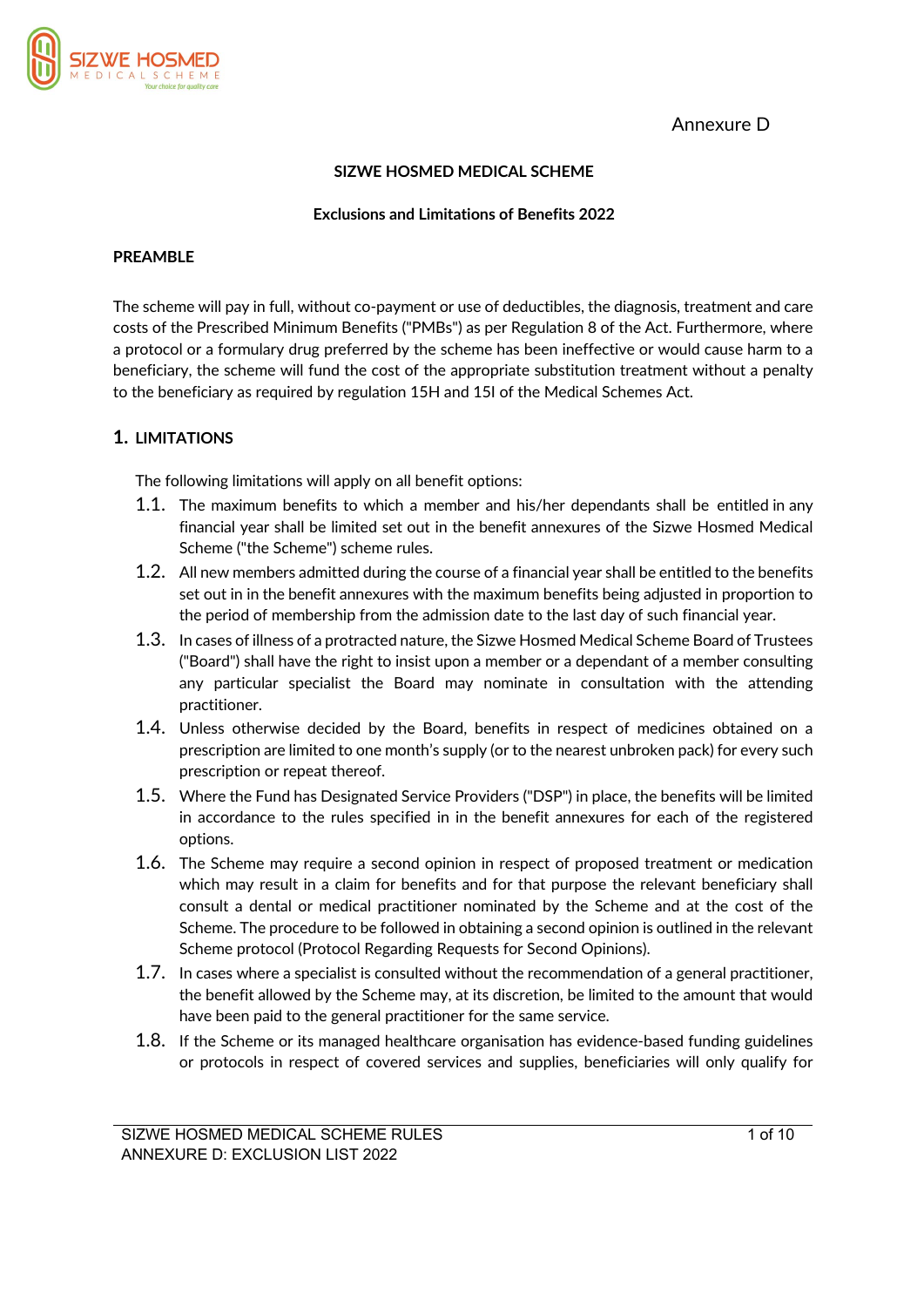benefits in respect of those services and supplies with reference to the available funding guidelines and protocols irrespective of clinical guidelines that are not consistent with the scheme protocols and benefits.

- 1.9. The Scheme reserves the right not to pay for any new technology. Coverage of new technology will be assessed by the Scheme with due consideration given to:
	- 1.9.1. medical necessity.
	- 1.9.2. clinical evidence of its use in clinical medicine including outcome studies
	- 1.9.3. its cost-effectiveness
	- 1.9.4. its affordability
	- 1.9.5. its value relative to existing services or supplies
	- 1.9.6. its safety

New technology is defined as any clinical intervention of a novel nature as well as those that the Scheme has not had previous experience with.

- 1.10 The Scheme reserves the right to impose and apply exclusions and limits to the benefits that will be paid for medicines/ procedures/interventions which have been accepted into the practice of clinical medicine through a process of health technology assessment/evaluation.
- 1.11 Benefits in respect of the cost of emergency medical treatment, as defined in the Medical Schemes Act, whilst abroad, are covered at the applicable Scheme tariff rates and RSA currency; Limited to the benefit entitlement and PMB protocols that would have applied in South Africa.
- 1.12 A 10% co-payment will be applied on the following procedure codes:
	- 1034 Autogenous nasal bone transplant: Bone removal included.
	- 1035 Functional endoscopic sinus surgery: Unilateral.
	- 1036 Functional endoscopic sinus surgery: Bilateral.

1087 – Sub-total reconstruction consisting of any two of the following: Septoplasty, nasal osteotomy, nasal tip reconstruction.

1085 – Total reconstruction of the nose: including reconstruction of nasal septum (septoplasty), nasal pyramid (osteotomy), and nasal tip.

- 1.13 Mirena device Fund according to scheme protocol:
	- Not covered if used for contraception. Cover for abnormal uterine bleeding.
	- Insertion in rooms no co-payment applicable.
	- Insertion in theatre co-payment R 800.00, even if done in conjunction with another procedure.

Mirena device – paid from acute medicine benefit on and MSA subject to PMB on and preauthorisation

- 1.14 Optical Benefits payable as per managed care protocols at a DSP
- 1.15 Dental benefits payable as per DSP protocols
- 1.16 Back and Neck surgery is subject to completion of conservative treatment.
- 1.17 Da Vinci Robotic Prostatectomy be funded only for PMBs, subject to managed care protocols and preauthorisation. Qualifying beneficiaries will be funded to the PMB level of care.

## **2. GENERAL EXCLUSIONS**

General exclusions mentioned in this paragraph are not affected by any specific exclusion. Unless otherwise decided by the Board of Trustees of the Scheme (and with the express exception of medicines or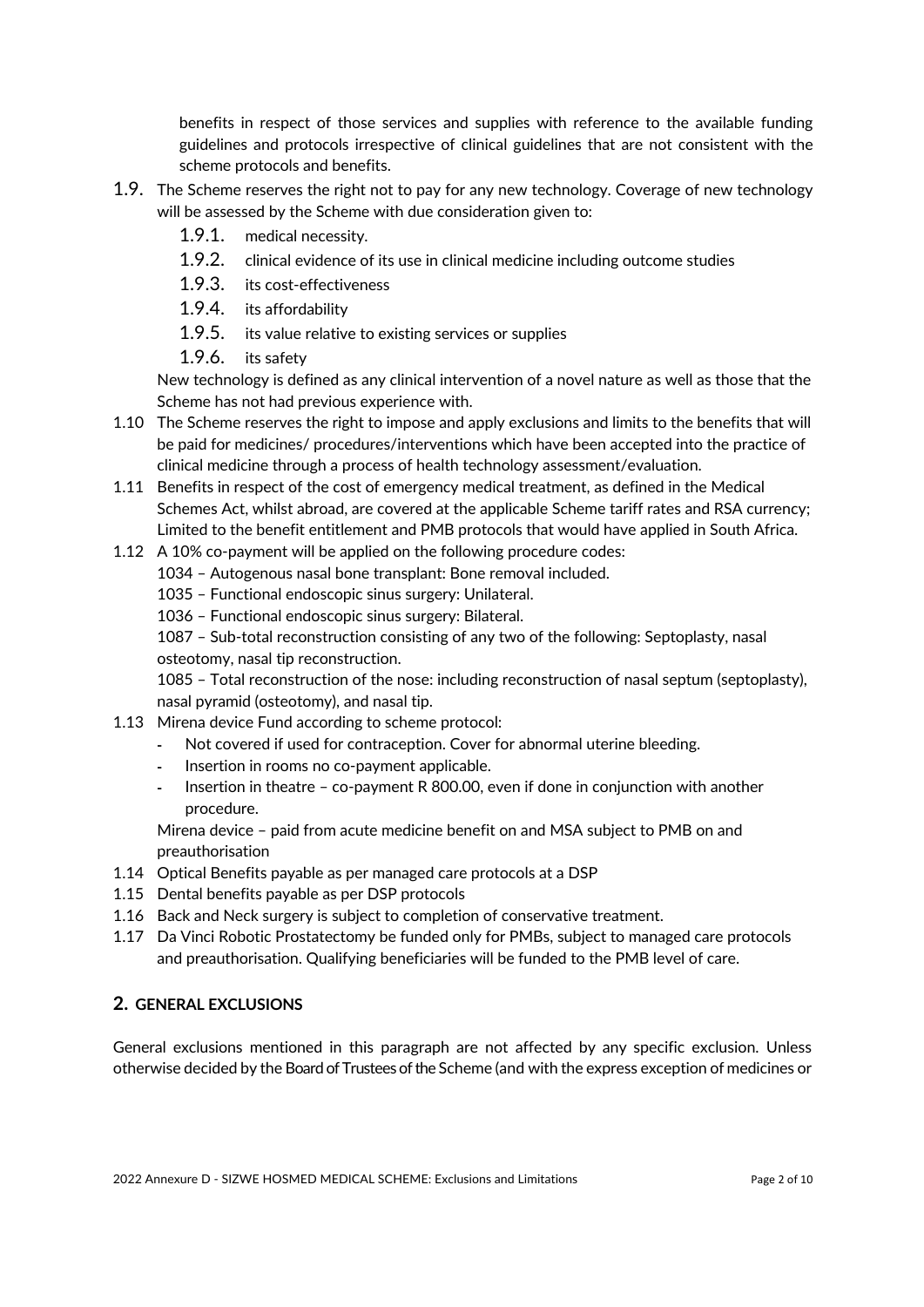treatment approved and authorised in terms of any relevant managed healthcare programme), the Scheme shall not be liable in respect of expenses incurred in connection with any of the expenses below:

- 2.1. All costs that exceed the annual or biennial maximum allowed for the category as set out in Annexure A, for the benefits to which the member is entitled in terms of the rules,
- 2.2. Such costs that are more than the annual maximum benefit to which a member is entitled in terms of the rules, unless otherwise agreed by the Board;
- 2.3. All costs for operations, medicines, treatments, and procedures for cosmetic purposes or for personal reasons, and not directly caused by or related to illness, accident, or disease,
- 2.4. All costs for surgical treatment of keloids, unless such keloids are a result of a complication from a PMB condition resulting in functional impairment,
- 2.5. If, in the opinion of the medical advisor, the healthcare service in respect of which a claim is made for any aspect of the management of a medical condition; is not clinically appropriate and/or necessary, not at an appropriate level of care, or not rendered at an affordable cost,
- 2.6. All costs for treatment, if there is no or insufficient evidence of efficacy and safety of such treatment,
- 2.7. Medicines not included in a prescription from a medical practitioner or other healthcare professional who is legally entitled to prescribe such medicines (except for schedule 0, 1, and 2 medicines supplied by a registered pharmacist)
- 2.8. Medicine not approved by the South African Health Products Regulatory Authority (SAHPRA), or other statutory body empowered to approve/register medications
- 2.9. Healthcare services obtained during general and/or condition specific waiting period, imposed upon joining the Scheme
- 2.10. All claims where ICD-10 codes are missing, invalid or incomplete will be rejected
- 2.11. Where the provider of service refuses to provide adequate clinical motivation or supporting evidence of diagnosis the scheme reserves the right to decline funding
- 2.12. Booking fees and birthing fees charged by providers for non-medical reasons
- 2.13. Fees or levies imposed by healthcare practitioners as part of their administration costs
- 2.14. Costs of diagnostic tests done in hospital which are not related to the reason for admission or for which admission is notclinically appropriate.
- 2.15. Appliances, devices, and procedures not scientifically proven,
- 2.16. All costs for services rendered by:
	- 2.16.1. persons not registered with a recognised professional body constituted in terms of an Act of Parliament; or
	- 2.16.2. any institution, nursing home or similar institution, except a state or provincial hospital, not registered in terms of any law. Abdominoplasties (including the repair of divarication of the abdominal muscles),
- 2.7 All services rendered outside the Republic of South Africa for which a benefit would have been payable, if such service had been rendered within the Republic of South Africa.
- 2.8 Any services provided by Medical Scientist, including:
	- 2.8.1 Psychometrists and Registered Counsellors
	- 2.8.2 Industrial and Research Psychologist
- 2.9 Accommodation and services provided in a geriatric hospital, old age home, frail care facility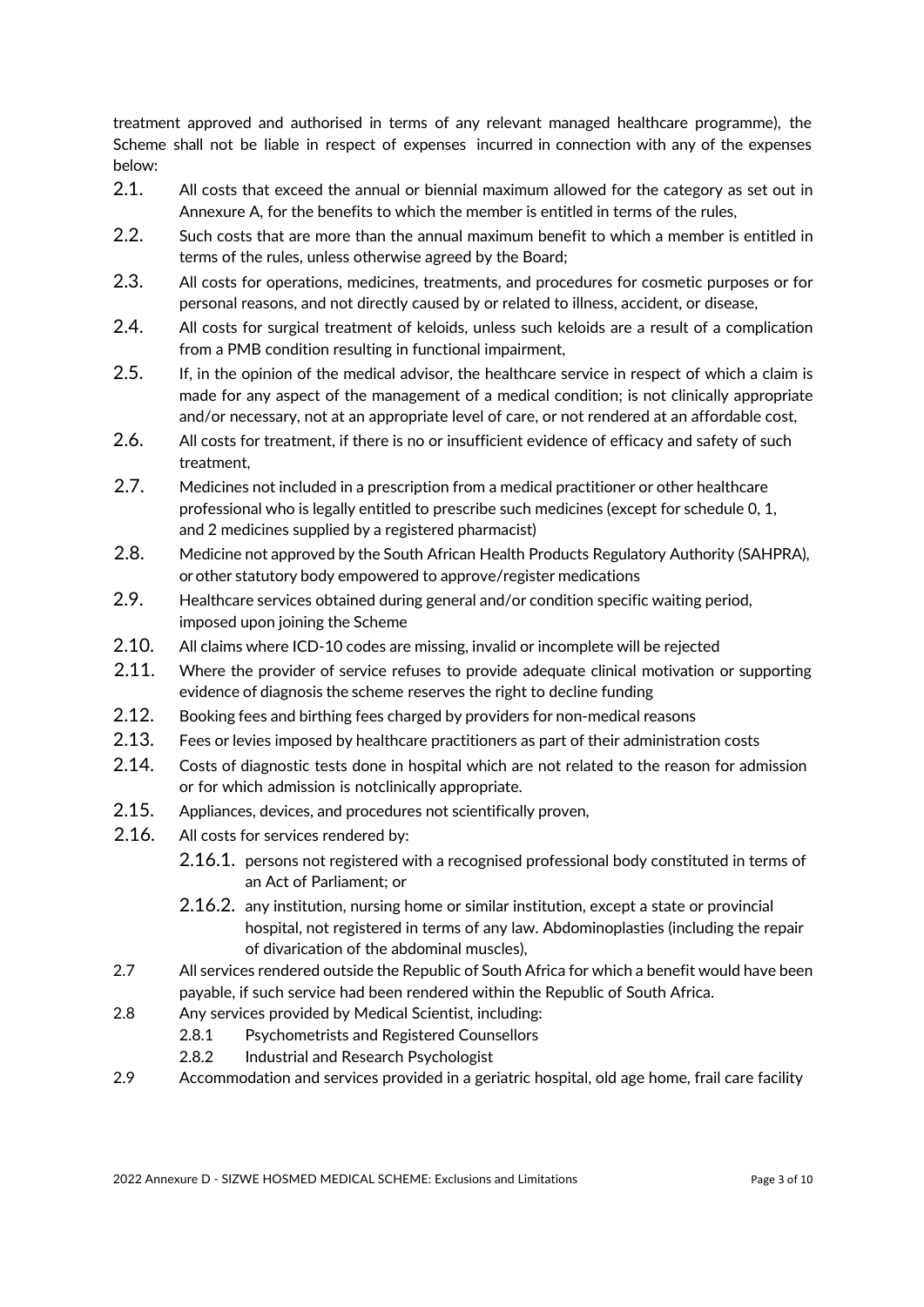or the like (unless specifically provided for in in the benefit annexures),

- 2.10 Art therapist, aromatherapist, massage therapist, reflexologist, Chinese medicine practitioners, acupuncturist. Anabolic steroids, immunostimulants (except for immunoglobulins and growth hormones, which are subject to pre- authorisation by the relevant managed healthcare programme),
- 2.11 Charges for appointments cancelled or which a member or dependant or a member fails to keep.
- 2.12 The payment of interest on arrear accounts
- 2.13 Arch supports including shoe inserts,
- 2.14 Aromatherapy,
- 2.15 Autopsies,
- 2.16 Ayurvedic medicine
- 2.17 Any nasal surgery done by a plastic surgeon unless it is related to a pathological condition or PMB diagnosis,
- 2.18 Back rests and chair seats,
- 2.19 Household bandages and dressings (except medicated dressings subject to authorisation by the relevant managed healthcare programme),
- 2.20 Beds and mattresses,
- 2.21 Blepharoplasties: unless there is documented evidence of visual impairment where the eyelid has covered or has encroached upon the pupil. Where this applies, benefits are limited to the affected eye only,
- 2.22 Breast reconstruction unless it is classified as a PMB (unless necessitated by preauthorised surgical mastectomy, traumatic mastectomy or congenital unilateral absence of a breast which is subject to Scheme protocol),
- 2.23 Breast reductions and breast augmentations,
- 2.24 Breast surgery for gynaecomastia, unless PMB,
- 2.25 Coloured or cosmetic effect contact lenses, plus contact lens accessories and solutions,
- 2.26 Contraception, IUDs for contraceptive purposes and contraceptive foams (excluding tubal ligation, vasectomy, oral contraception and injectable),
- 2.27 Injuries arising from speed contests and speed trials unless it is classified as a PMB;
- 2.28 Surgical treatment of infertility unless it is classified as a PMB;
- 2.29 Treatment for obesity,
- 2.30 Holidays for recuperative purposes,
- 2.31 Travelling expenses
	- 2.31.1 Travelling expenses incurred by a member
	- 2.31.2 Traveling expenses claimed by medical or dental practitioners will be provided for, in line with Rule P of the NHRPL
- 2.32 The following types of medicines, procedures and appliances are also excluded:
	- 2.32.1 Anabolic steroids;
	- 2.32.2 Anti-diarrhoeal micro-organism;
	- 2.32.3 Anti-malarial for prophylactic use;
	- 2.32.4 Aphrodisiacs;
	- 2.32.5 Cosmetic preparations; medicated or otherwise;
	- 2.32.6 Electric toothbrushes.
	- 2.32.7 Diagnostic monitors and appliances,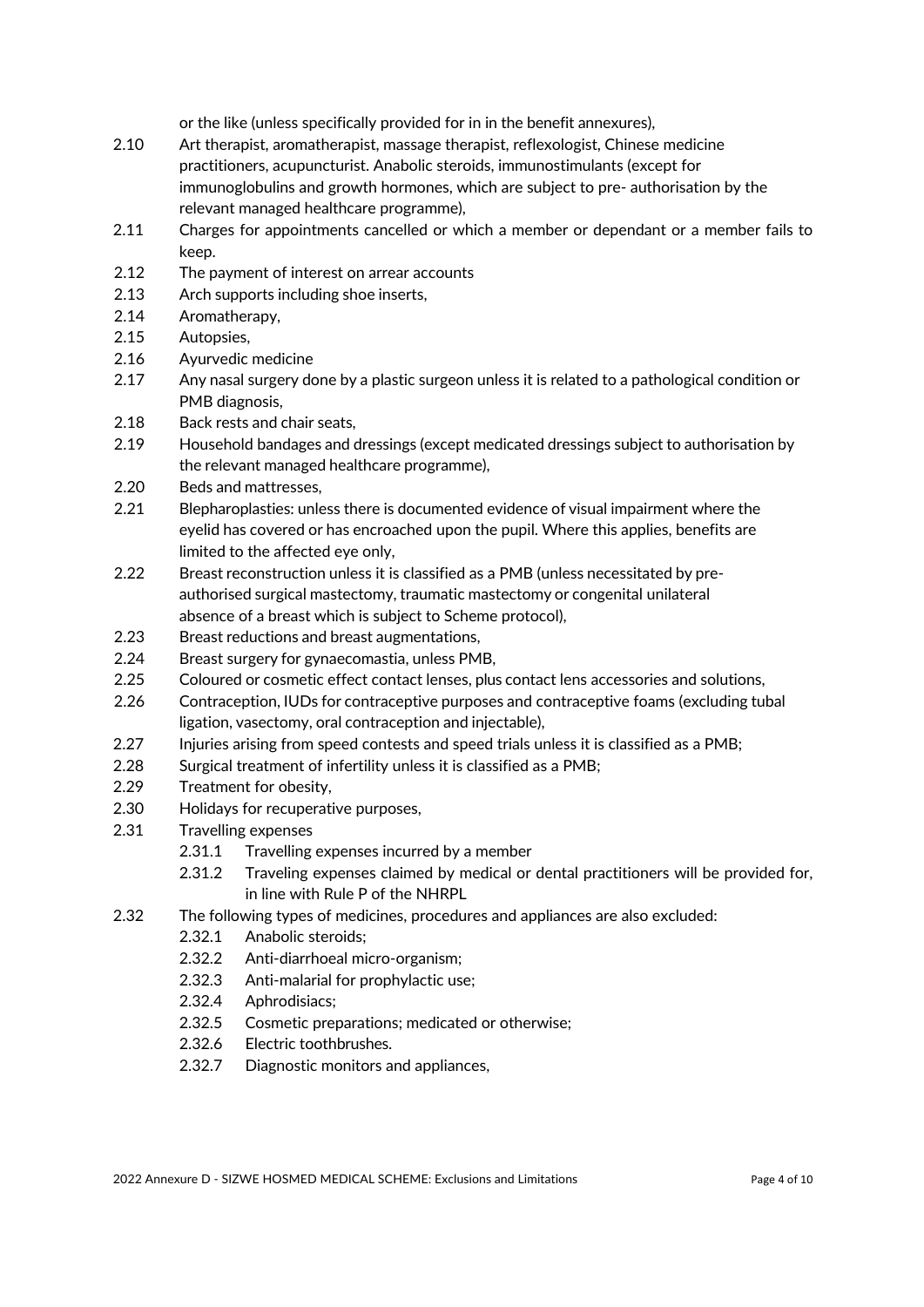- 2.32.8 Essential fatty acid preparations and combinations;
- 2.32.9 Household remedies or preparations of the type generally promoted to the public to increase consumption.
- 2.32.10 Immune sera and immunoglobulins.
- 2.32.11 Medicines used specifically to promote fertility unless classified as a PMB.
- 2.32.12 Medicines used specifically to treat alcoholism and addiction, subject to PMBs.
- 2.32.13 Minerals (single and combined).
- 2.32.14 Musculoskeletal topical agents.
- 2.32.15 Nutritional supplements, including baby foods, and formulas unless it is specially authorised as part of a scheme approved treatment protocol.
- 2.32.16 Preparations used specifically to treat and or prevent obesity.
- 2.32.17 Preparations to treat smoking dependency.
- 2.32.18 Sanitary products (nappies, sanitary pads etc.);
- 2.32.19 Items appearing on the Scheme's non-covered items list for hospitals;
- 2.32.20 Section 21 products.
- 2.32.21 Soaps, shampoos, and other applications (medical or non-medicated).
- 2.32.22 Cosmetic preparations, emollients, moisturisers, medicated or otherwise, soaps, scrubs and other cleansers, sunscreen and sun tanning preparations, medicated shampoos, and conditioners, not including coal tar products and the treatment of lice infestation, scabies, and other microbial infections (subject to PMB regulations).
- 2.32.23 Surgical appliances and devices for use out of hospital,
- 2.32.24 Syringes and needles for use out of hospital (except for use by diabetics and if classified as a PMB);
- 2.32.25 Tonics, evening primrose oil, fish liver oils, nutritional supplements, multivitamin preparations, and minerals (except prenatal vitamins) as approved by the Scheme's pharmacy benefit management programme.
- 2.32.26 Topical preparations excluding topical steroid and acne preparations.
- 2.32.27 Topical acne facial wash preparations;
- 2.32.28 Topical sun screening, sun tanning and after sun agents,
- 2.32.29 Travel vaccines,
- 2.32.30 Treatment not proven safe and effective, such as natural remedies, herbs, and treatment prescribed by non-licensed practitioners etc.,
- 2.32.31 Treatment prescribed for indicated use (off label),
- 2.32.32 Vaccines, oral and parenteral (except childhood and flu vaccines),
- 2.32.33 Vitamins, multivitamins, and combinations,
- 2.32.34 Voluntary withdrawn products and treatment that might be harmful or unsafe,
- 2.32.35 Acupuncture and Chinese Medicine including Naturopath and Osteopathy,
- 2.33 Electrognathography and other such electronic analyses
- 2.34 Ozone therapy.
- 2.35 Diagnostic kits, agents, and appliances unless otherwise stated except for diabetic accessories (subject to PMB regulations and Scheme protocols).
- 2.36 Treatment of depression using sleep therapy.
- 2.37 Treatment for erectile dysfunction and loss of libido.
- 2.38 Patented food and nutritional supplements including baby food and special milk preparations – unless prescribed for malabsorptive disorders and if registered on the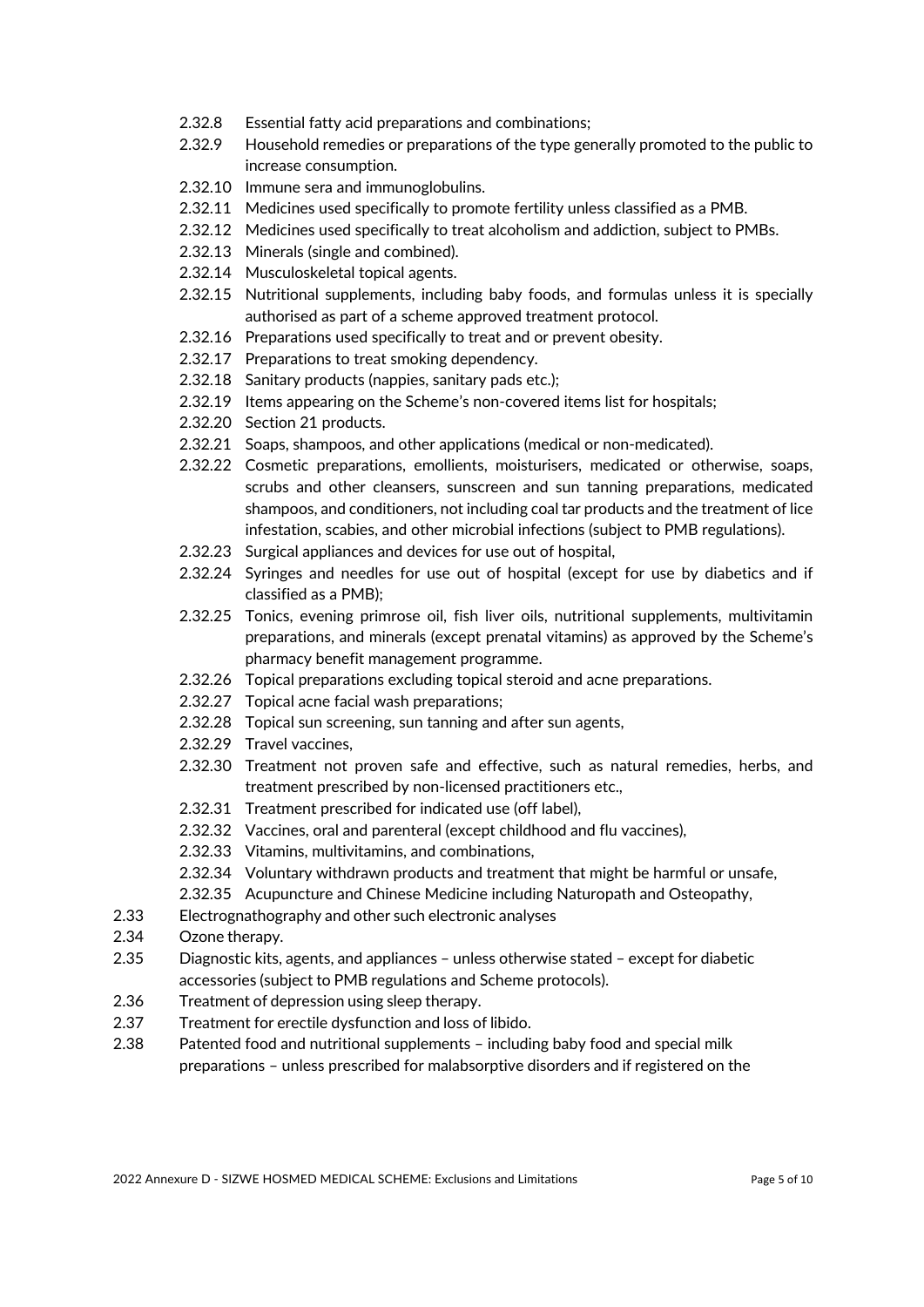relevant managed healthcare programme, or for mother to child transmission(PMTCT) prophylaxis and if registered on the relevant disease management programme.

- 2.39 Gender re-assignment treatment.
- 2.40 Genioplasties
- 2.41 Headaches: oral appliances and the ligation of temporal artery and its branches for the treatment of headaches.
- 2.42 Hirsutism
- 2.43 Humidifiers, without clinical indication
- 2.44 Medical and surgical treatment, which is not included in the Prescribed Minimum Benefits in the Regulations to the Medical Schemes Act 131 of 1998, benefit annexures, Paragraph 9, Code 902M (as amended):
	- 2.44.1 Assisted Reproductive Technology (ART).
	- 2.44.2 In-vitro fertilization (IVF).
	- 2.44.3 Gamete Intrafallopian tube transfer (GIFT).
	- 2.44.4 Zygote Intrafallopian tube transfer (ZIFT).
- 2.44.5 Intracytoplasmic sperm injection (ICSI).
- 2.45 Vasovasostomy (reversal of vasectomy), and Salpingostomy for reversal of tubal ligation.
- 2.46 Ionizers and air purifiers.
- 2.47 Iridology.
- 2.48 Surrogate pregnancy; including all services,
- 2.49 Laxatives, subject to Scheme protocols.
- 2.50 Medical, surgical, and orthopaedic appliances, devices, and products, including oxygen hire or purchase and attachments,subject to PMB regulations and Scheme protocols.
- 2.51 Medication in respect of substance abuse treatment unless specifically authorised by the relevant managed healthcareprogramme, subject to PMB regulations.
- 2.52 Homeopathic medication unless specified in the benefit annexures
- 2.53 MRI and other scans ordered by a general practitioner,
- 2.54 Optical devices excluded by the relevant DSP protocols.
- 2.55 Orthopaedic shoes and boots, subject to Scheme protocols.
- 2.56 Osteopathy
- 2.57 Otoplasties
- 2.58 Pain relieving machines, e.g., TENS, APS.
- 2.59 Medicines, household remedies and propriety preparations and preparations not otherwise classified,
- 2.60 Positron Emission Tomography (PET) scans where applicable; subject to ICON protocols and oncology registration.
- 2.61 Refractive surgery
- 2.62 Reflexology
- 2.63 Revision of scars; except following burns and for functional impairment.
- 2.64 Stethoscopes.
- 2.65 Sunglasses
- 2.66 Consultation and treatment by registered counsellors, subject to prescribed minimum benefits.
- 2.67 Uvulo-palatal pharyngoplasty (UPPP and LAUP).
- 2.68 Veterinary products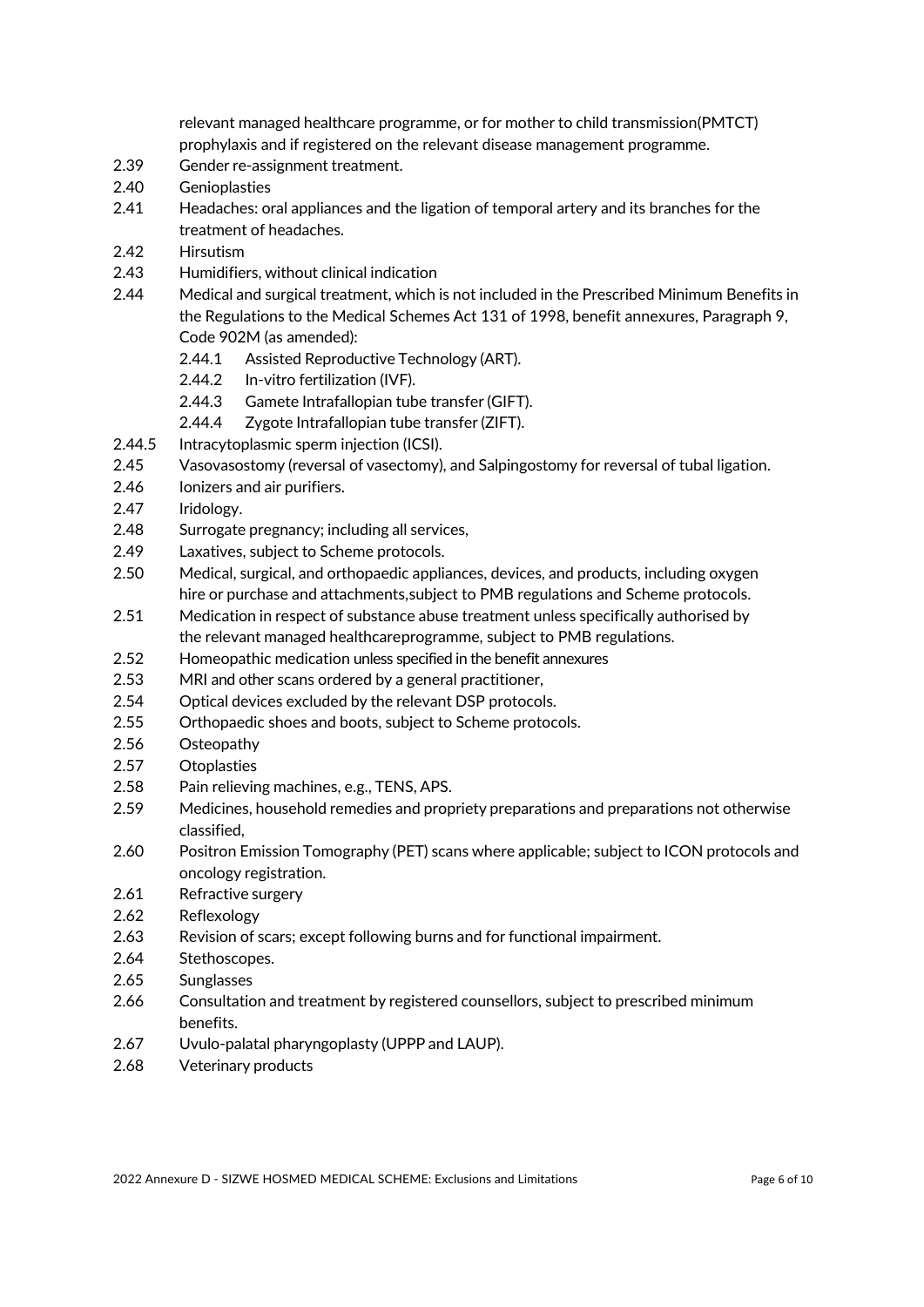- 2.69 Pharmacy service fees
- 2.70 Fentonplasty
- 2.71 Insulin pumps (except for children seven (7) years or youngerwith frequent documented events of hypo and/or hyperglycaemia),
- 2.72 Green laser prostatectomy
- 2.73 Allergy screening panels and/or desensitization,
- 2.74 Laparoscopic oesophagogastric fundoplasty (e.g., Nissen, Toupet procedures), except hernia repair and other PMB levels of care.
- 2.75 Organ and haemopoietic stem cell (bone marrow) donations; and immunosuppressive medication to any person otherthan to a Sizwe Hosmed beneficiary.
- 2.76 The following exclusions apply for emergency medical services: Social transfers, patient pick up from home to dialysis treatment; and Acute admissions to step-down facilities.

# **3. DENTAL EXCLUSIONS**

Unless otherwise decided by the Board, and subject to DSP protocols, the Scheme shall not be liable in respect of expenses incurred in connection with any of the following:

- 3.1. Preventative care (Oral hygiene)
- 3.2. Caries susceptibility and microbiological tests,
- 3.3. Preventative care instruction
- 3.4. Preventative care evaluation
- 3.5. Professionally applied fluoride for beneficiaries 13 years and older
- 3.6. Tooth whitening
- 3.7. Cost of prescribed toothpastes, mouthwashes (e.g., Corsodyl) and ointments
- 3.8. Fissure sealants on patients 16 years and older
- 3.9. Fillings/Restorations
- 3.10. Fillings to restore teeth damaged due to toothbrush abrasion, attrition, erosion, and fluorosis
- 3.11. Resin bonding for restorations charged as a separate procedure to the restoration.
- 3.12. Polishing of restorations
- 3.13. Gold foil restorations
- 3.14. The use of gold in dentures or the cost of gold as an alternative to non-precious metal in crowns, inlays and bridges, and metal frame on full dentures
- 3.15. Dental procedures or devices which are not regarded by the relevant managed healthcare programme as clinically essential or clinically desirable, and costs for
- 3.16. Anaesthetics in respect of dental services:
	- 3.16.1 general anaesthesia for dental work except in the case of patients under the age of 7 years and symptomatic bony impaction of third molars and exposures that form part of an Orthodontic treatment plan,
	- 3.16.2 conscious sedation is limited to children below 12 years,
- 3.17 Orthodontic treatment overthe age of 21 years; orthodontic plans that continue past the beneficiaries 21st birthday will only be paid up to their 21st birthday, the remainder of the treatment plan will be rejected, and member may be liable,
- 3.18 Periodontal surgery for cosmetic reasons,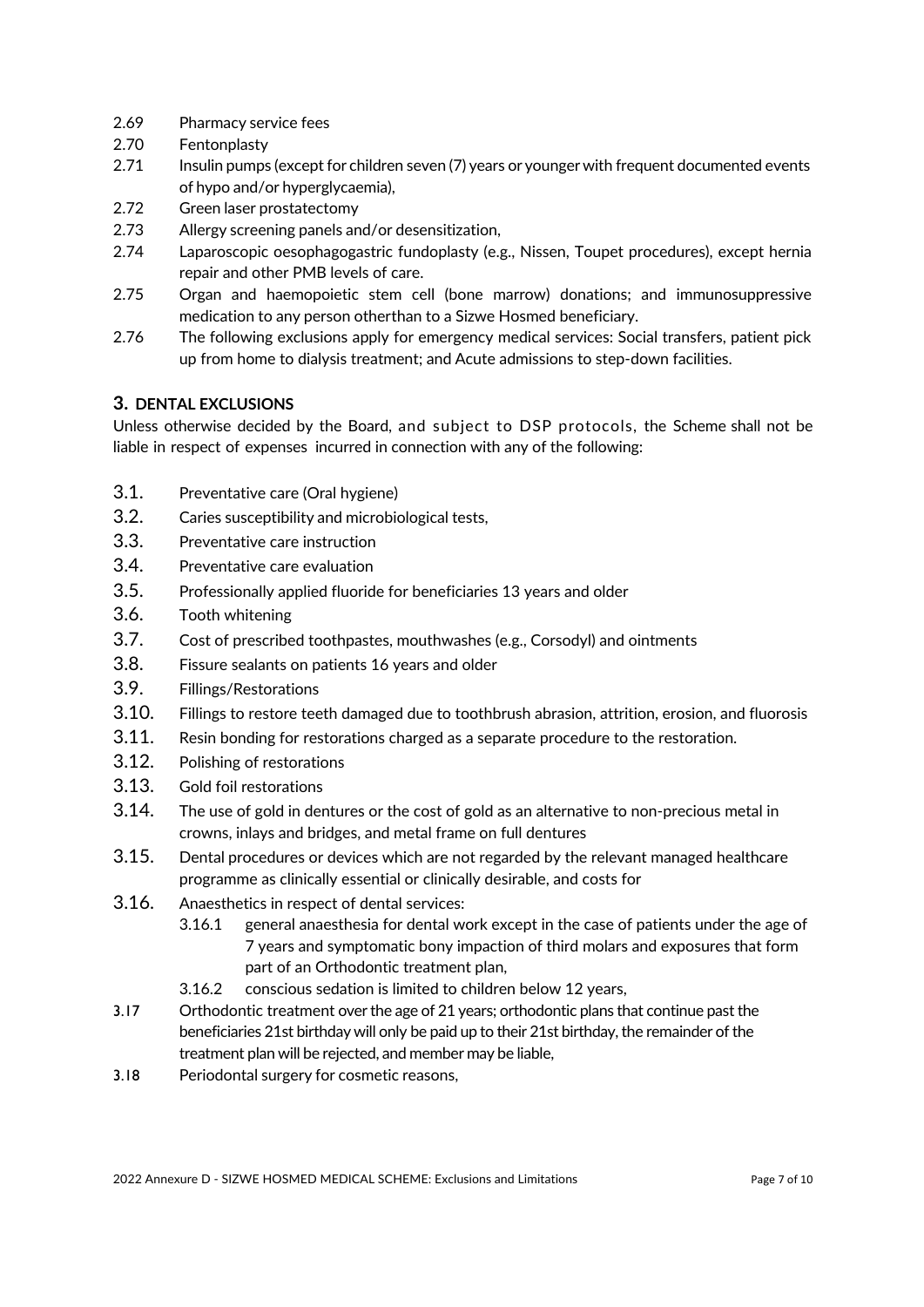- 3.19 use of high impact acrylic and precious metal in dentures or the cost of precious, metal as an alternative to semi-precious or non-precious metal in dental prosthesis.
- 3.19.1 Genioplasty and dental osteotomy.
- 3.20 Oral hygiene instructions.
- 3.21 Fluoride application for beneficiaries above the age of 12 years.
- 3.22 Dental implants, components and surgery associated with dental implants on Access and Essential options.
- 3.23 Hospital admissions in adults based on fear and anxiety alone.
- 3.24 Multiple admissions for extensive (three (3) or more teeth requiring treatment) conservative dental treatment in children seven (7) years and younger (one (1) admission every 24 months allowed).
- 3.25 In-hospital apisectomies and dentectomies,
- 3.26 Soft base to new dentures.
- 3.27 Diagnostic dentures.
- 3.28 Provisional crowns.
- 3.29 Root Canal Therapy and Extractions
	- 3.29.1 Root canal therapy on primary (milk) teeth
	- 2.29.2 Direct and indirect pulp capping procedures
	- 3.29.2 Root canal therapy on wisdom teeth (third molars).
- 3.30 Plastic Dentures/Snoring appliances/Mouth-guards
- 3.31 Diagnostic dentures and the associated laboratory costs
- 3.32 Snoring appliances and the associated laboratory costs
- 3.33 Provisional dentures and associated laboratory costs.
- 3.34 The clinical fee of dental repairs, denture tooth replacements and the addition of a soft base to new dentures (The laboratory fee will be covered at the Scheme Dental Tariff where managed care protocols apply.)
- 3.35 The laboratory cost associated with mouth guards (The clinical fee will be covered at the Scheme Dental Tariff where managed care protocols apply.)
- 3.36 High impact acrylic
- 3.37 Cost of gold, precious metal, semi-precious metal and platinum foil
- 3.38 Laboratory delivery fees
- 3.39 Partial Chrome Cobalt (Metal) Frame Dentures
	- 3.39.1 Metal base to full dentures, including the laboratory cost.
		- 3.39.2 High impact acrylic
		- 3.39.3 Cost of gold, precious metal, semi-precious metal and platinum foil
	- 3.39.4 Laboratory delivery fees
- 3.40 Crown and Bridge
	- 3.40.1 Crowns on third molars
	- 3.40.2 Crown and bridge procedures for cosmetic reasons and the associated laboratory costs
	- 3.40.3 Crown and bridge procedures where there is no extensive tooth structure loss and associated laboratory costs
	- 3.40.4 Occlusal rehabilitations and the associated laboratory costs
	- 3.40.5 Provisional crowns and the associated laboratory costs
	- 3.40.6 Porcelain veneers and inlays/onlays and the associated laboratory costs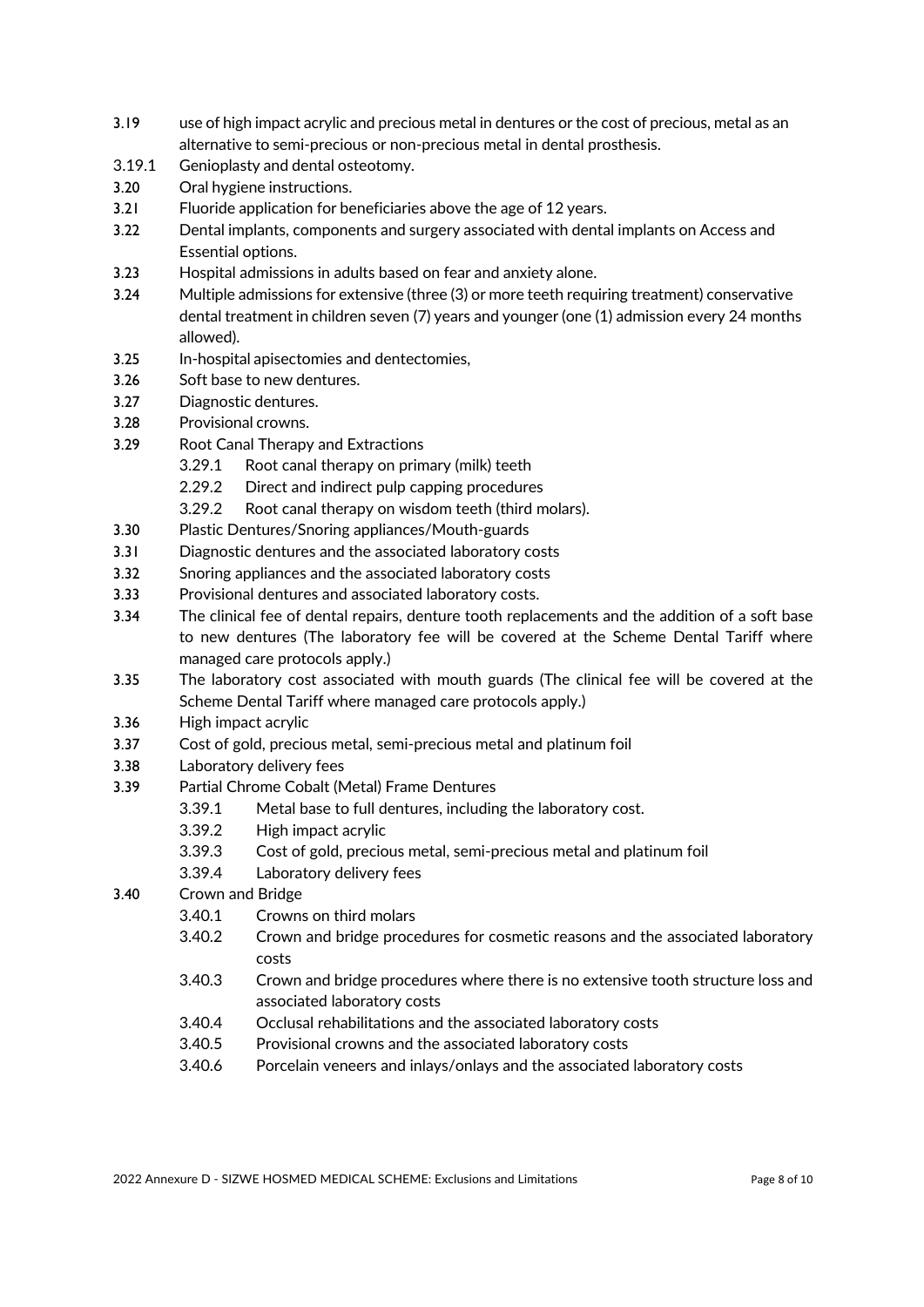- 3.40.7 Emergency crowns that are not placed for immediate protection in tooth injury, and the associated laboratory costs.
- 3.40.8 Cost of gold, precious metal, semi-precious metal and platinum foil
- 3.40.9 Laboratory delivery fees
- 3.41 Implants
	- 3.41.1 Implants on wisdom teeth (3rd molars).
	- 3.41.2 Laboratory delivery fees.
- 3.42 Orthodontics
	- 3.42.1 Orthodontic treatment for cosmetic reasons and associated laboratory costs
	- 3.42.2 Orthognathic (jaw correction) surgery, other orthodontic related surgery and any related hospital cost including associated laboratory costs.
	- 3.42.3 Individuals 18 years and older
	- 3.42.4 Orthodontic re-treatment and the associated laboratory costs
	- 3.42.5 Cost of invisible retainer material
	- 3.42.6 Laboratory delivery fees
- 3.43 Periodontics
	- 3.43.1 Surgical periodontics, which includes gingivectomies, periodontal flap surgery, tissue grafting and hemi-section of a tooth.
	- 3.43.2 Perio-chip placement
- 3.44 Additional Dental Exclusions
	- 3.44.1 Electrognathographic recordings, pantographic recordings and other such electronic analyses
	- 3.44.2 Nutritional and tobacco counselling
	- 3.44.3 Caries susceptibility and microbiological tests
	- 3.44.4 Fissure sealants on patients 16 years and older
	- 3.44.5 Pulp tests
	- 3.44.6 Cost of Mineral Trioxide
	- 3.44.7 Cost of prescribed toothpastes, mouthwashes (e.g. Corsodyl) and ointments
	- 3.44.8 Appointment not kept
	- 3.44.9 Special report
	- 3.44.10 Dental testimony including dento-legal fees
	- 3.44.11 Treatment plan completed (currently code 8120)
	- 3.44.12 Enamel micro-abrasion
	- 3.44.13 Behaviour management
	- 3.44.14 Intramuscular or subcutaneous injection
	- 3.44.15 Procedures that are defined as unusual circumstances and procedures that are defined as unlisted procedures
- 3.45 Maxillo-Facial Surgery and Oral Pathology
	- 3.45.1 Orthognathic (jaw correction) surgery and any related hospital cost, and the associated laboratory costs.
	- 3.45.2 Bone augmentations only funded for dental implants
	- 3.45.3 Bone and other tissue regeneration procedures
	- 3.45.4 Cost of bone regeneration material
	- 3.45.5 The auto-transplantation of teeth
	- 3.45.6 Sinus lift procedures